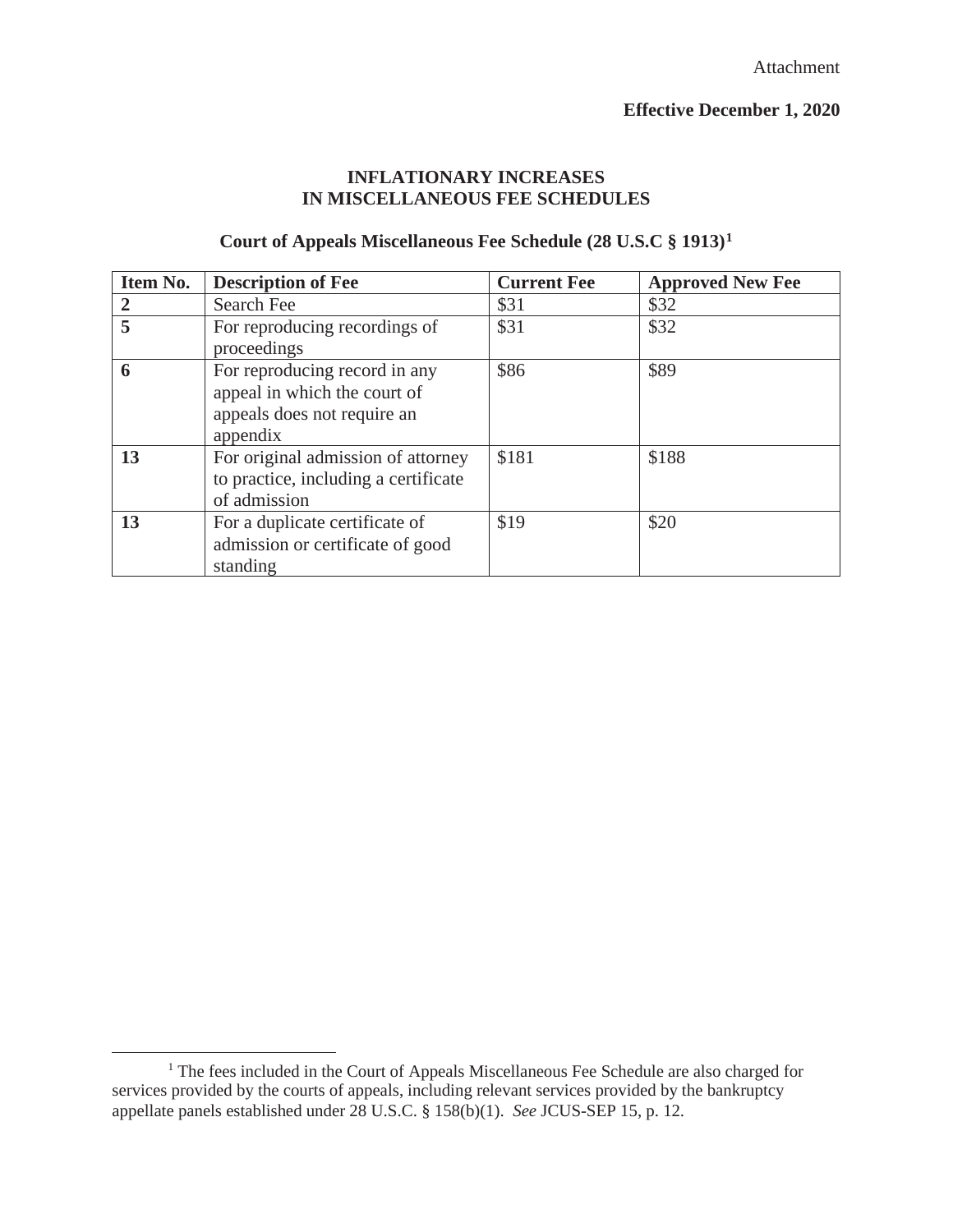| Item No.                | <b>Description of Fee</b>                | <b>Current Fee</b> | <b>Approved New Fee</b> |
|-------------------------|------------------------------------------|--------------------|-------------------------|
| 1                       | For filing any document that is not      | \$47               | \$49                    |
|                         | related to a pending case or             |                    |                         |
|                         | proceeding.                              |                    |                         |
| $\overline{2}$          | Search Fee                               | \$31               | \$32                    |
| $\overline{\mathbf{3}}$ | Exemplification                          | \$22               | \$23                    |
| 5                       | For reproduction of an audio             | \$31               | \$32                    |
|                         | recording of a court proceeding          |                    |                         |
| 9                       | Misdemeanor Appeal                       | \$38               | \$39                    |
| 10                      | For original admission of attorney       | \$181              | \$188                   |
|                         | to practice, including a certificate     |                    |                         |
|                         | of admission                             |                    |                         |
| <b>10</b>               | For a duplicate certificate of           | \$19               | \$20                    |
|                         | admission or certificate of good         |                    |                         |
|                         | standing                                 |                    |                         |
| 13                      | <b>Cuban Liberation Civil Filing Fee</b> | \$6,548            | \$6,800                 |
| 14                      | Administrative Fee for Filing a          | \$50               | \$52                    |
|                         | Civil Action, Suit or Proceeding in      |                    |                         |
|                         | a District Court                         |                    |                         |

**District Court Miscellaneous Fee Schedule (28 U.S.C. § 1914)**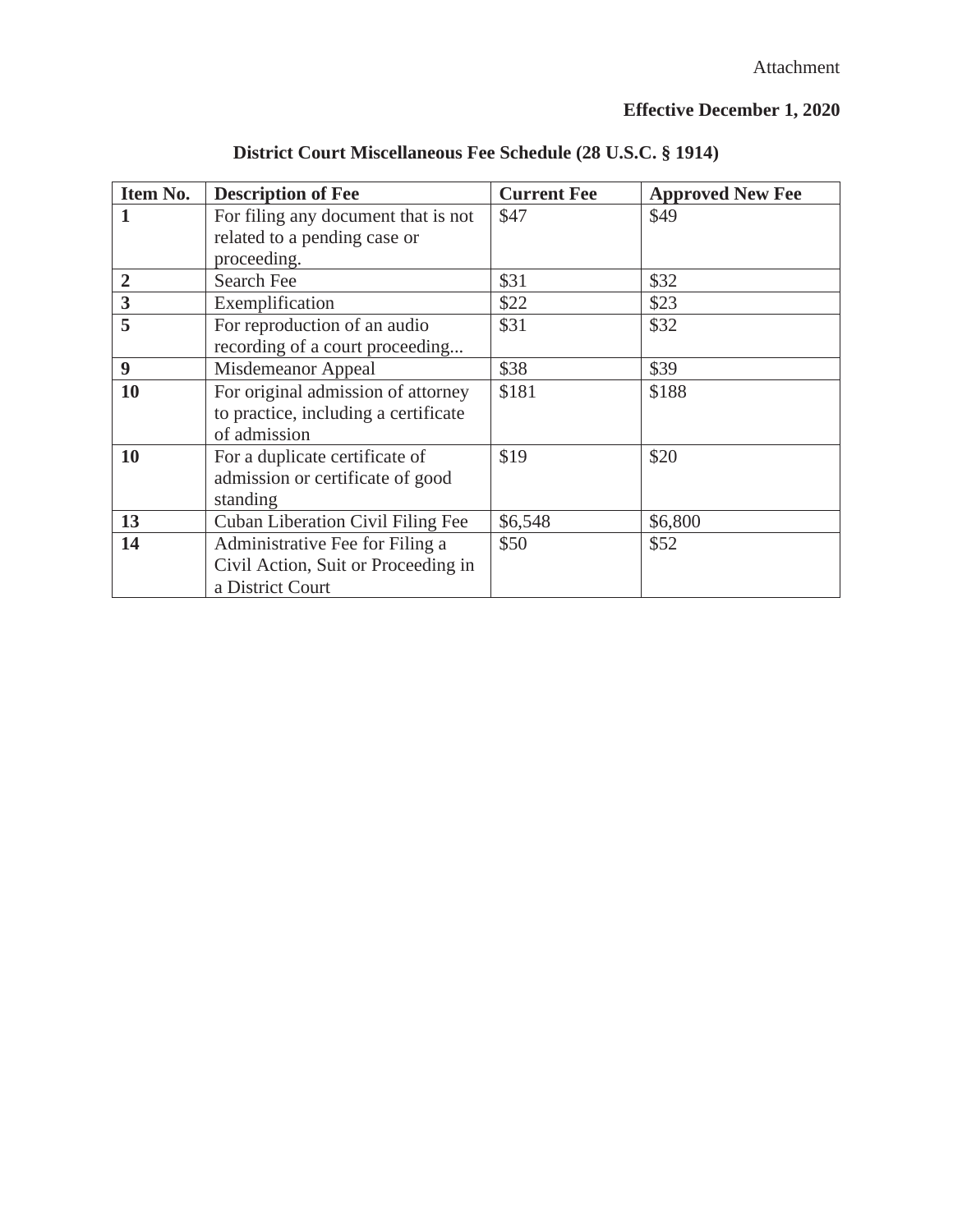| Item No.                | <b>Description</b>                                  | <b>Current Fee</b>                         | <b>Approved New Fee</b>                    |
|-------------------------|-----------------------------------------------------|--------------------------------------------|--------------------------------------------|
| $\boldsymbol{2}$        | Exemplification                                     | \$22                                       | \$23                                       |
| $\overline{3}$          | For reproduction of an audio                        | \$31                                       | \$32                                       |
|                         | recording of a court proceeding                     |                                            |                                            |
| $\overline{\mathbf{4}}$ | For filing an amendment to the                      | \$31                                       | \$32                                       |
|                         | debtor's schedules                                  |                                            |                                            |
| 5                       | Search Fee                                          | \$31                                       | \$32                                       |
| $\overline{7}$          | For filing any document that is not                 | \$47                                       | \$49                                       |
|                         | related to a pending case or                        |                                            |                                            |
|                         | proceeding                                          |                                            |                                            |
| 8                       | Administrative fee                                  | For filing a petition                      | For filing a petition                      |
|                         |                                                     | under Chapter 7, 12,                       | under Chapter 7, 12,                       |
|                         |                                                     | or 13, \$75.                               | or 13, \$78.                               |
|                         |                                                     | For filing a petition                      | For filing a petition                      |
|                         |                                                     | under Chapter 9, 11,                       | under Chapter 9, 11,                       |
|                         |                                                     | or 15, \$550.                              | or 15, \$571.                              |
|                         |                                                     | When a motion to                           | When a motion to                           |
|                         |                                                     | divide a joint case                        | divide a joint case                        |
|                         |                                                     | under Chapter 7, 12,                       | under Chapter 7, 12,                       |
|                         |                                                     | or 13 is filed, \$75.                      | or 13 is filed, \$78.                      |
|                         |                                                     |                                            |                                            |
|                         |                                                     | When a motion to                           | When a motion to                           |
|                         |                                                     | divide a joint case<br>under Chapter 11 is | divide a joint case<br>under Chapter 11 is |
|                         |                                                     | filed, \$550.                              | filed, \$571.                              |
|                         |                                                     |                                            |                                            |
| 19                      | For filing the following motions:                   | \$181                                      | \$188                                      |
|                         | To terminate, annul,                                |                                            |                                            |
|                         | modify or condition the                             |                                            |                                            |
|                         | automatic stay;                                     |                                            |                                            |
|                         | To compel the                                       |                                            |                                            |
|                         | abandonment of property                             |                                            |                                            |
|                         | of the estate                                       |                                            |                                            |
|                         | To withdraw the reference                           |                                            |                                            |
|                         | of a case or proceeding                             |                                            |                                            |
|                         | To sell property of the<br>estate free and clear of |                                            |                                            |
|                         |                                                     |                                            |                                            |
| 20                      |                                                     |                                            |                                            |
|                         | liens under sec. $363(f)$<br><b>Claims Transfer</b> | \$25                                       | \$26                                       |

# **Bankruptcy Court Miscellaneous Fee Schedule (28 U.S.C § 1930)**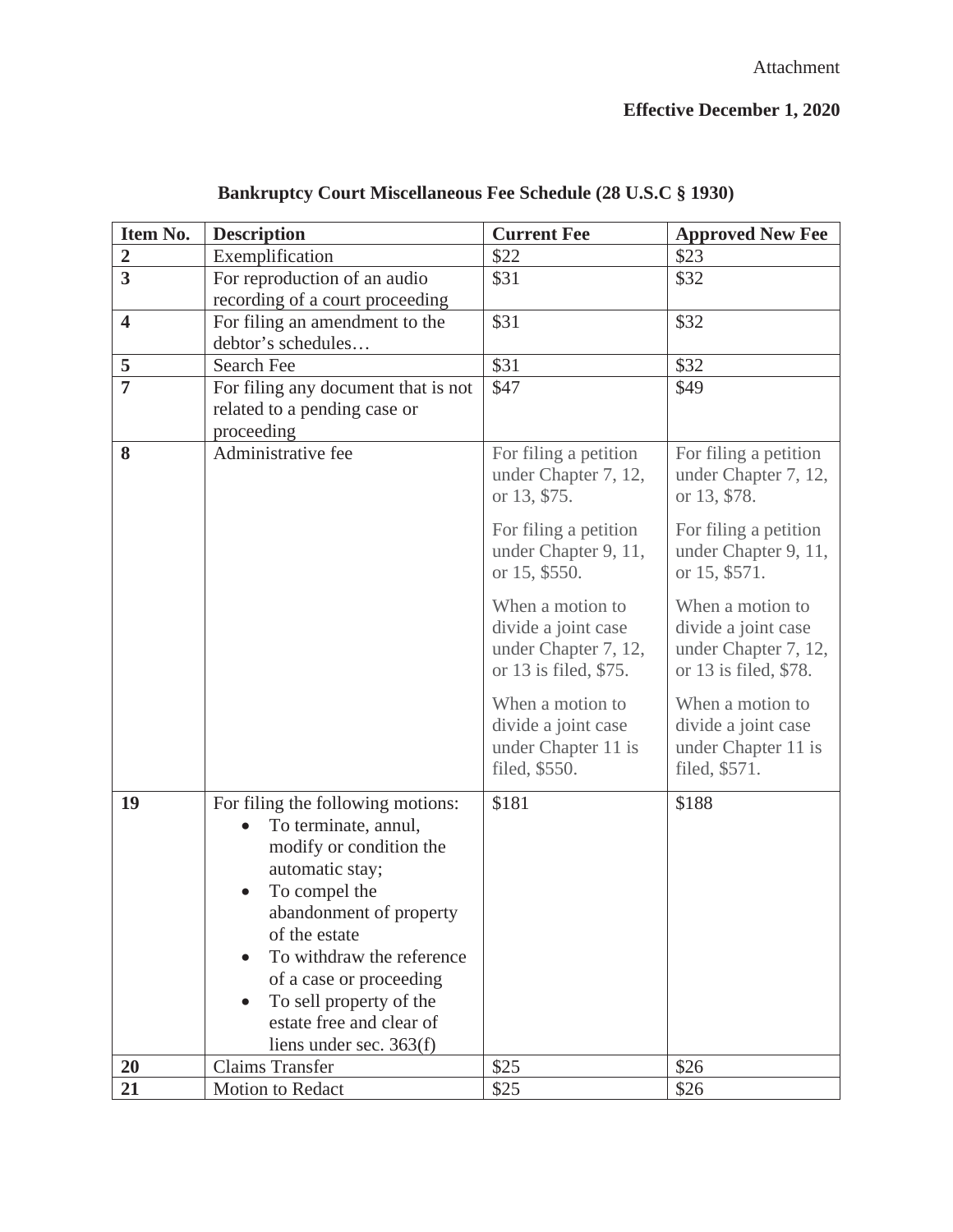| <b>Court of Federal Claims Miscellaneous Fee Schedule</b> |
|-----------------------------------------------------------|
| $(28 \text{ U.S. C} \S 1926)$                             |

| Item No.                | <b>Description</b>                                                                                            | <b>Current Fee</b> | <b>Approved New Fee</b> |
|-------------------------|---------------------------------------------------------------------------------------------------------------|--------------------|-------------------------|
| 3                       | Exemplification                                                                                               | \$22               | \$23                    |
| $\overline{\mathbf{4}}$ | For admission of attorney to<br>practice, including a<br>certificate of admission                             | \$181              | \$188                   |
| 4                       | For a duplicate certificate of<br>admission or certificate of<br>good standing                                | \$19               | \$20                    |
| 5                       | For receipt of a monthly<br>listing of court orders and<br>opinions                                           | \$23               | \$24                    |
| 8                       | Search Fee                                                                                                    | \$31               | \$32                    |
| $\boldsymbol{9}$        | For reproduction of an<br>audio recording of a court<br>proceeding                                            | \$31               | \$32                    |
| 10                      | For filing or indexing any<br>document not in a case or<br>proceeding for which a<br>filing fee has been paid | \$47               | \$49                    |
| 12                      | Administrative Fee for<br>filing a civil action, suit, or<br>proceeding                                       | \$50               | \$52                    |